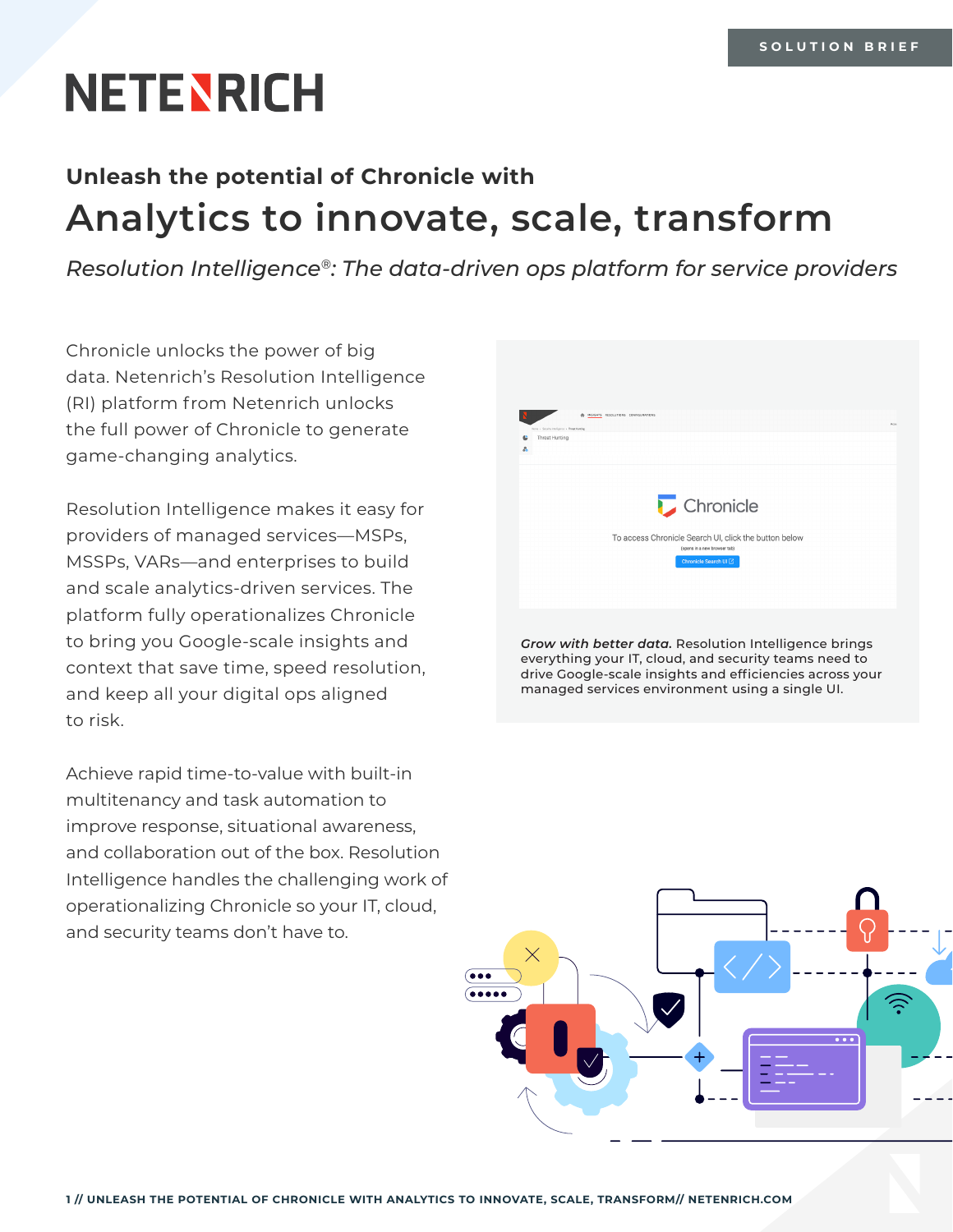#### **Scale operations, drive opportunities**

Netenrich brings the analytics horsepower needed to scale managed detection and response services and bring innovative, insight-based offerings to market, without becoming tool or SOAR experts. Automation streamlines rule-building, case management, and threat analytics based on historical and contextual data.

MSPs can wield the same analytics capacity to create and monetize new services based on delivering new business insights to customers. Our SaaS-based, multitenant approach lets MSSPs stand up services without steep investments in licensing, multiyear contracts, and specialized talent. The ability to drive and scale new opportunities promotes higher retention and annual recurring revenues (ARRs) for MSPs while helping customers improve uptime, availability, and resilience.

## **Manage multitenant environments with a single UI**

Running operations customer by customer simply doesn't scale. Instead, log into the Netenrich platform to streamline rule-building, threat analytics, and event tracking across your entire base. Built from the ground up around three tiers of multitenancy, Resolution Intelligence lets MSSPs conveniently extend access and transparency to demonstrate value to customers.

## **Highlights**

- **Fully operationalize Chronicle**
- **Built-in multitenancy**
- **Build and scale MSP services**
- **Faster time to market, time to value**



**"Insight to action"** at the speed and scale of Google. Chronicle and RI offer one-step, one-stop solutions for scaling modern digital operations. Automation, awareness, and analytics promote smarter workflows, faster resolution, and stronger ops and business resilience.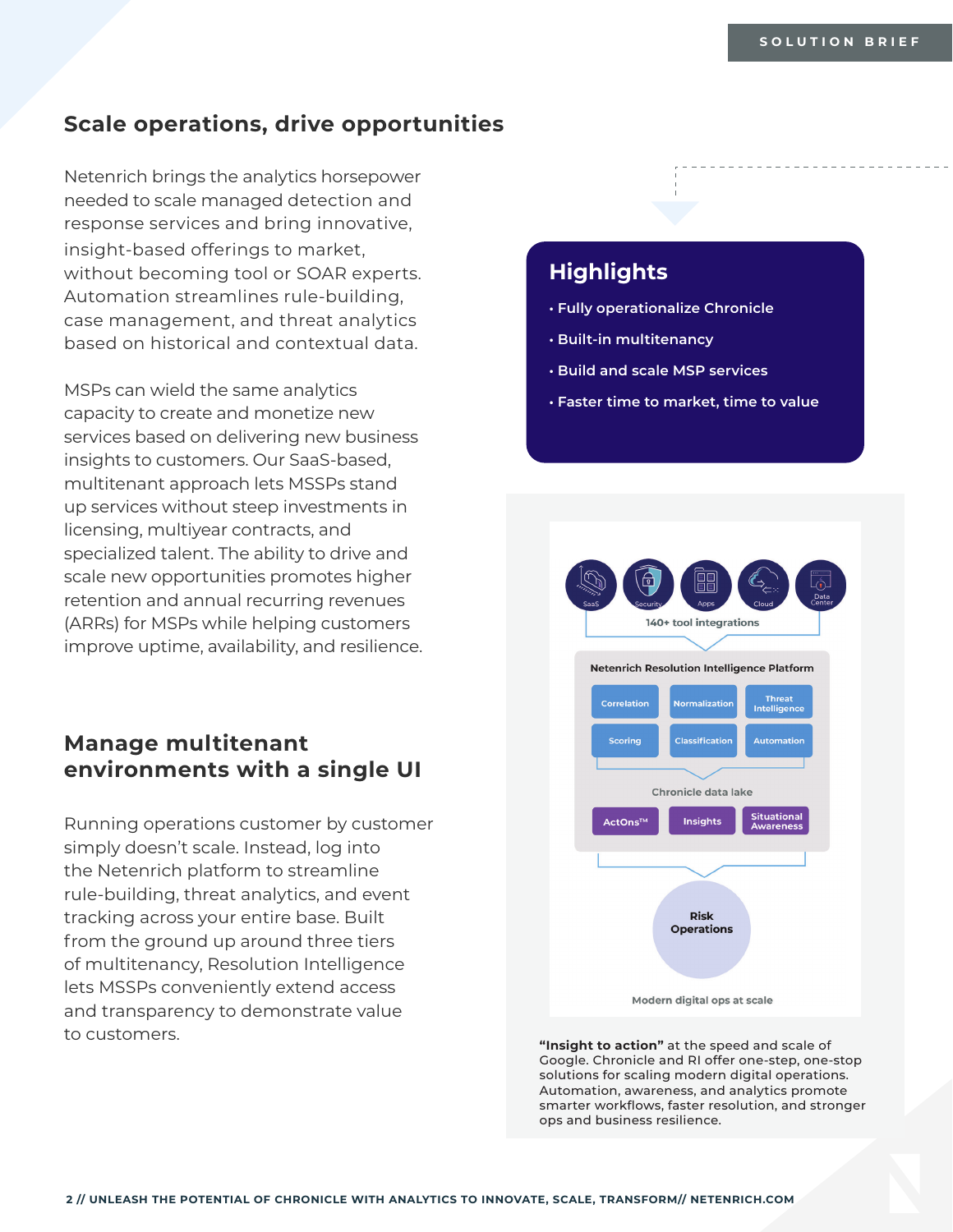## **Act on what matters in real time**

Real-time analytics and rich contextual intelligence let analysts see the big picture—what needs protection, or attention, and who's doing what, where, and when—to predict risk and avoid problems. RI unifies and normalizes input from your data sources and threat detection tools and maps it to the MITRE ATT&CK model so you can find and fill gaps in coverage and understand how attacks happen.



**"Are we watching the right things?"** RI distills user, endpoint, network, and cloud data into a single view so analysts can manage detection and understand adversary behaviors – without becoming tool experts. Full transparency and long-term retention of telemetry let you spot trends and keep operations aligned to risk.

## **Collaborate and resolve faster**

The faster the right people know what's happening, the faster issues get resolved (with five people on a bridge call instead of 30). Task automation, contextualization, and full transparency let your teams (and your customers' teams) see the same data, and the bigger picture.

Collaborate through the platform to drive resolution, lower cost, and conserve cycles while improving outcomes for customers.

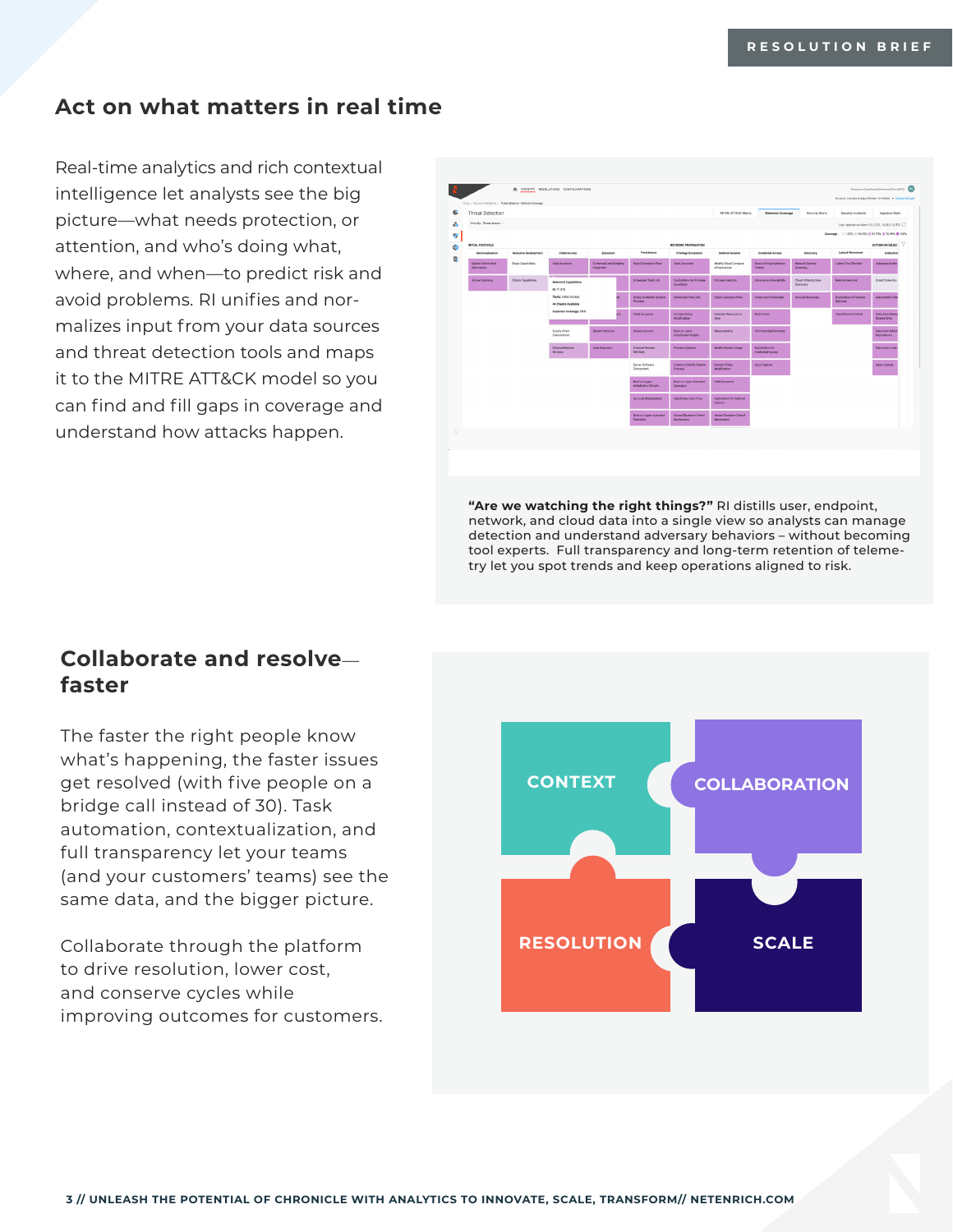#### **Do more with the data you have**

Combining Netenrich's analytics-as-a-service platform with Chronicle, the industry's premier security data lake, lets your teams access, retain, and realize greater value from data generated by existing detection and monitoring tools. Architected from the ground up to deliver real-time operations data, the platform generates actionable insights awareness, fully contextualized "ActOns™," and analytics—so you can make data-driven decisions with ease and consistency.

Multitenancy, data sharing, and collaboration optimize your analyst-to-customer ratio as you consistently meet SLAs.





**Optimize your analyst to customer ratio.** RI and Chronicle bring the right technology, tribal knowledge, and processes to scale your services and customer base without scaling resources.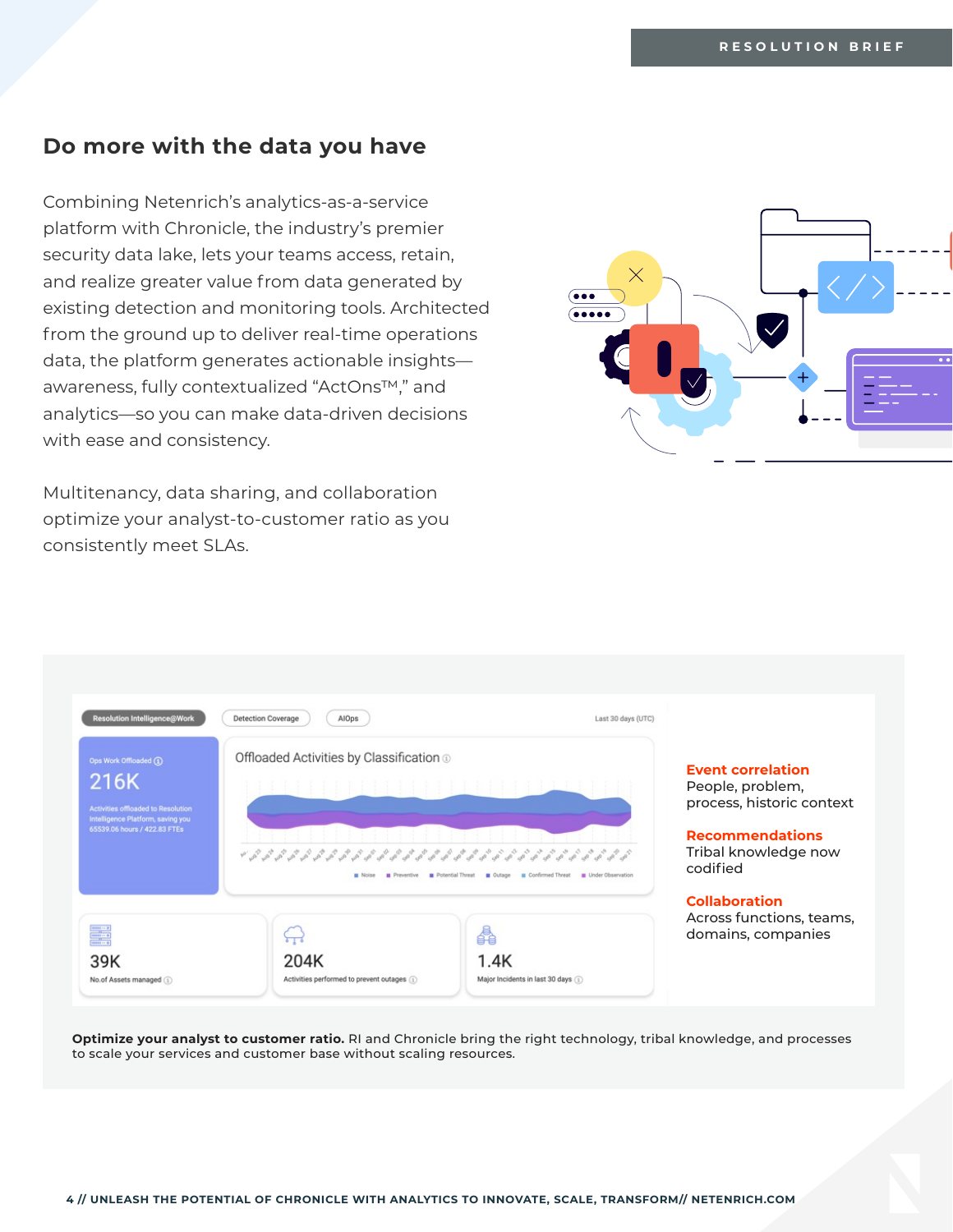

**Let your experts do more expert things.** Resolution Intelligence delivers Cyber Situational Awareness (CSA) and threat detection analytics to pivot security operations from reactive and event driven to proactive and risk driven. Faster time to insight helps IT and security teams resolve risk from endpoints, network, cloud, and user behavior before it leads to breaches.

## **Advance and modernize SecOps**

As a cloud service, Chronicle adds as a specialized layer of security insight to core Google infrastructure. Providers can search, analyze, and retain massive amounts of security and network telemetry to improve cybersecurity posture. Chronicle normalizes, indexes, correlates, and analyzes data for instant analysis by those responding to incidents and proactively seeking to avoid risk.

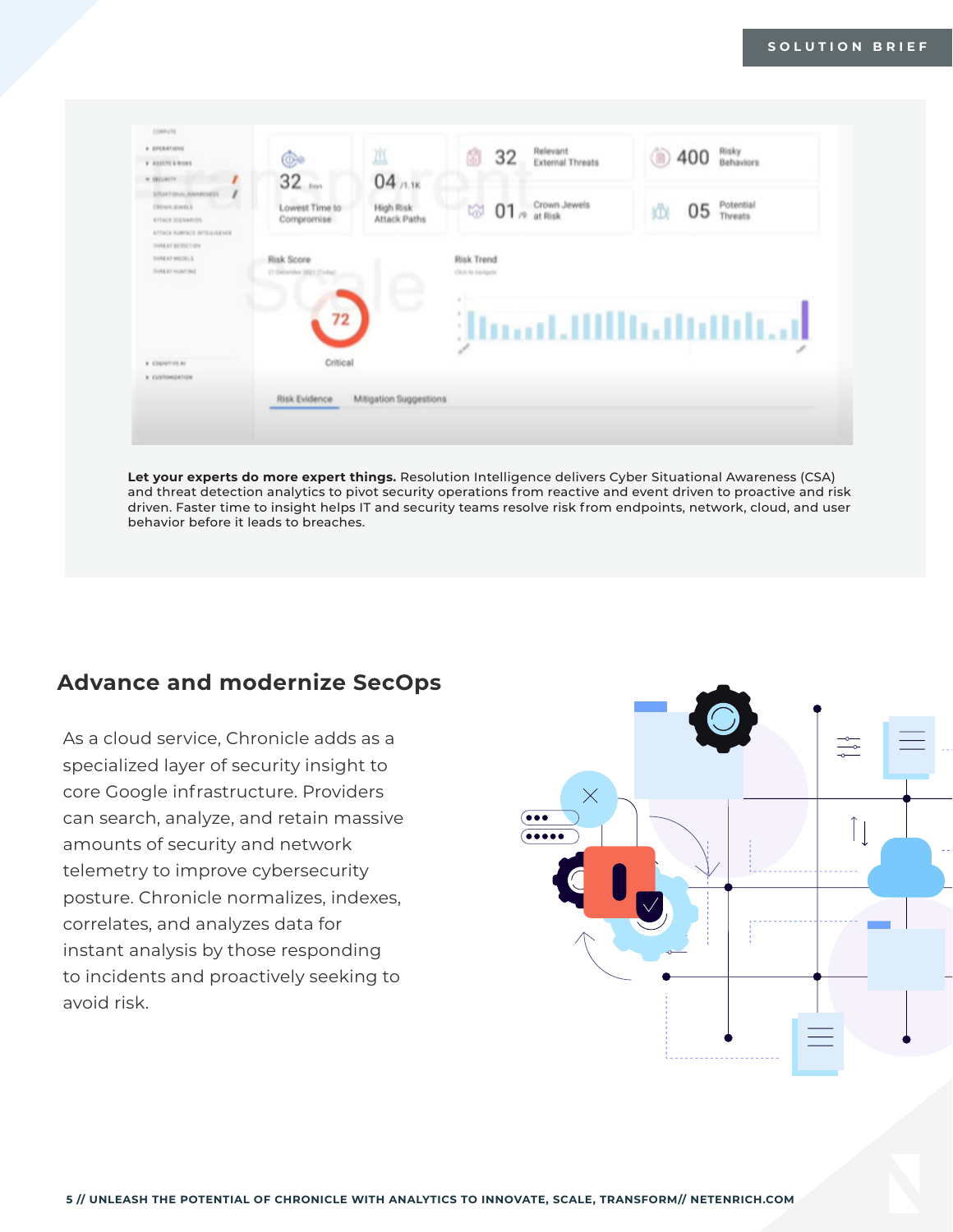

#### **Insight and research**

Google Cloud's research surfaces highly actionable alerts in Chronicle environments based on Google's collective insight and research into Internet-based threats.



#### **Google speed**

Surface important indicators across high-volume and value sources like EDR, NDR, proxies, firewalls, and more with Google speed. Gain faster time to value.



#### **Google scale**

Planet-scale system for storing and analyzing all enterprise security telemetry.

## **Why Chronicle? Why Netenrich?**

Chronicle and Resolution Intelligence have a lot in common. Both were built to help internal teams accelerate value and scale operations before being made available to partners and customers.

**Architected to support managed service business models, Resolution Intelligence embodies 12+ years' experience resolving issues and driving efficient operations across 6,000 end customers worldwide.** 

Together, best-in-class data lake and operations analytics capabilities free you to transform, innovate, and scale digital ops and business at your own desired pace.

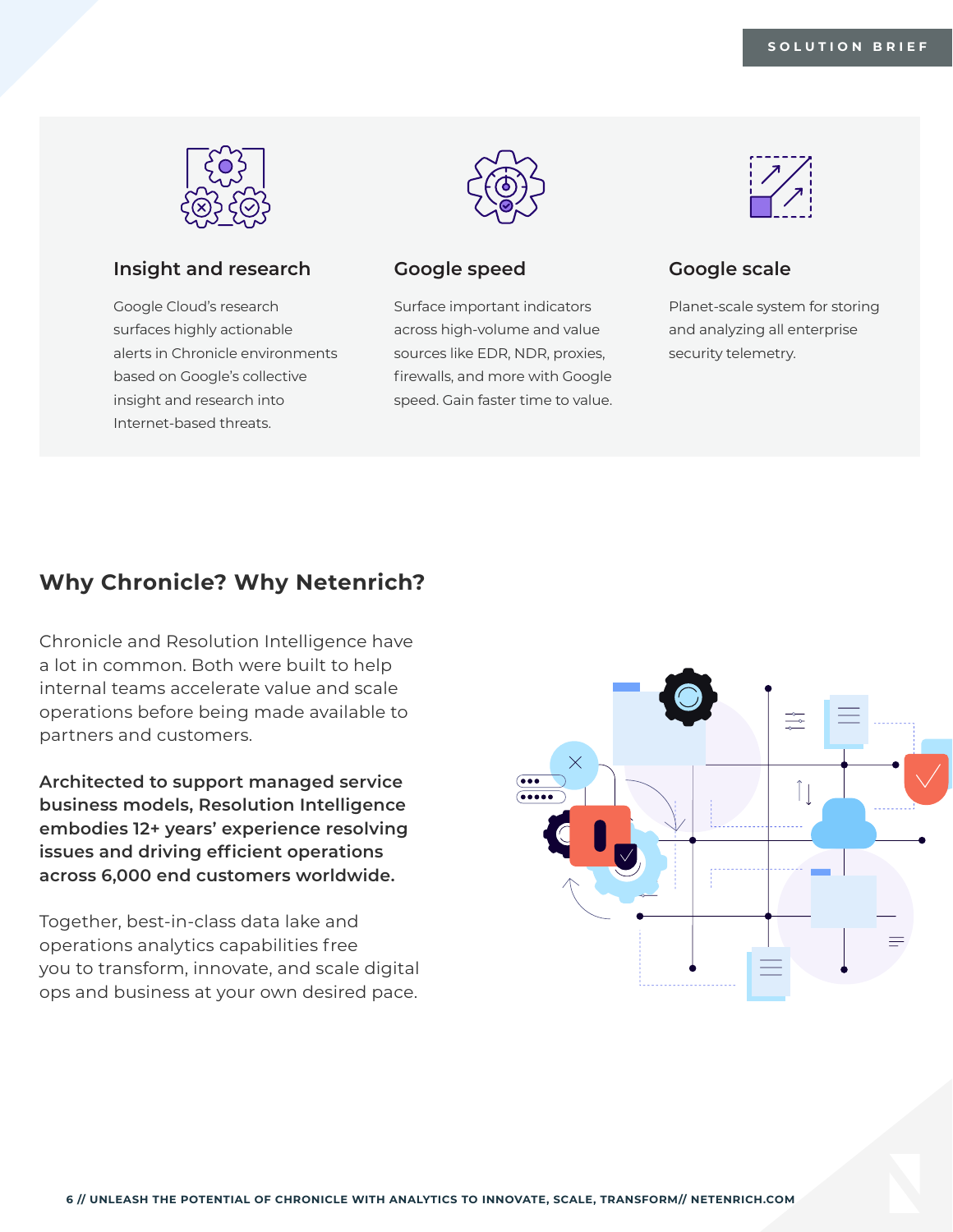## **Features, Benefits, Analytics**

| What we do                                                                                                                              | What you gain                                                                                                                                                                                               |  |
|-----------------------------------------------------------------------------------------------------------------------------------------|-------------------------------------------------------------------------------------------------------------------------------------------------------------------------------------------------------------|--|
| <b>DATA MODELING</b>                                                                                                                    |                                                                                                                                                                                                             |  |
| Big data lake processing of cybersecurity<br>data - unstructured, semi-structured, or<br>structured data                                | Model data into data sets based on<br>specialized domain knowledge. Enable<br>navigation by users to analyze business<br>cases without need for technical knowledge                                         |  |
| Ingest data from multiple sources<br>(machine, non-machine) in various<br>formats (JSON, XML, unstructured<br>as web logs and app logs) | Run analytics on big data<br>$\bullet$<br>Analyze, detect, gather insights, and<br>respond to cybersecurity threats and risks<br>in all forms that they exist in an enterprise<br>Retain data for 12 months |  |
| Gather and analyze data from websites,<br>applications, devices, sensors, etc.                                                          | Eliminate blind-spots in your environment                                                                                                                                                                   |  |
| Enable monitoring for detection and response<br>across endpoints, EDR, hybrid cloud, NDR,<br>users, SaaS apps, IDS/IPS, firewalls       | One-stop-shop visibility for cybersecurity<br>$\bullet$<br>monitoring, detection, response, and<br>resolution<br>Eliminate swivel-chairing across multiple tools<br>$\bullet$                               |  |
| Integrate with customer tools for log<br>and alert ingestion                                                                            | Detect threats embedded in network<br>traffic flows<br>Stop major incidents before they happen                                                                                                              |  |
| <b>Support network sensors</b>                                                                                                          | Advanced analytics<br>$\bullet$<br>Standard and custom reports on EDR<br>performance and incident management in the<br>environment                                                                          |  |
| Integrate threat intelligence                                                                                                           | Leverage threat intel from industry-leading<br>sources including Chronicle<br>Stay ahead of threat actors                                                                                                   |  |
| <b>DATA INDEXING</b>                                                                                                                    |                                                                                                                                                                                                             |  |
| Normalize, index, correlate, and analyze data<br>to glean instant analysis and context on risky<br>activity in enterprise               | Faster searching and querying on different<br>conditions                                                                                                                                                    |  |

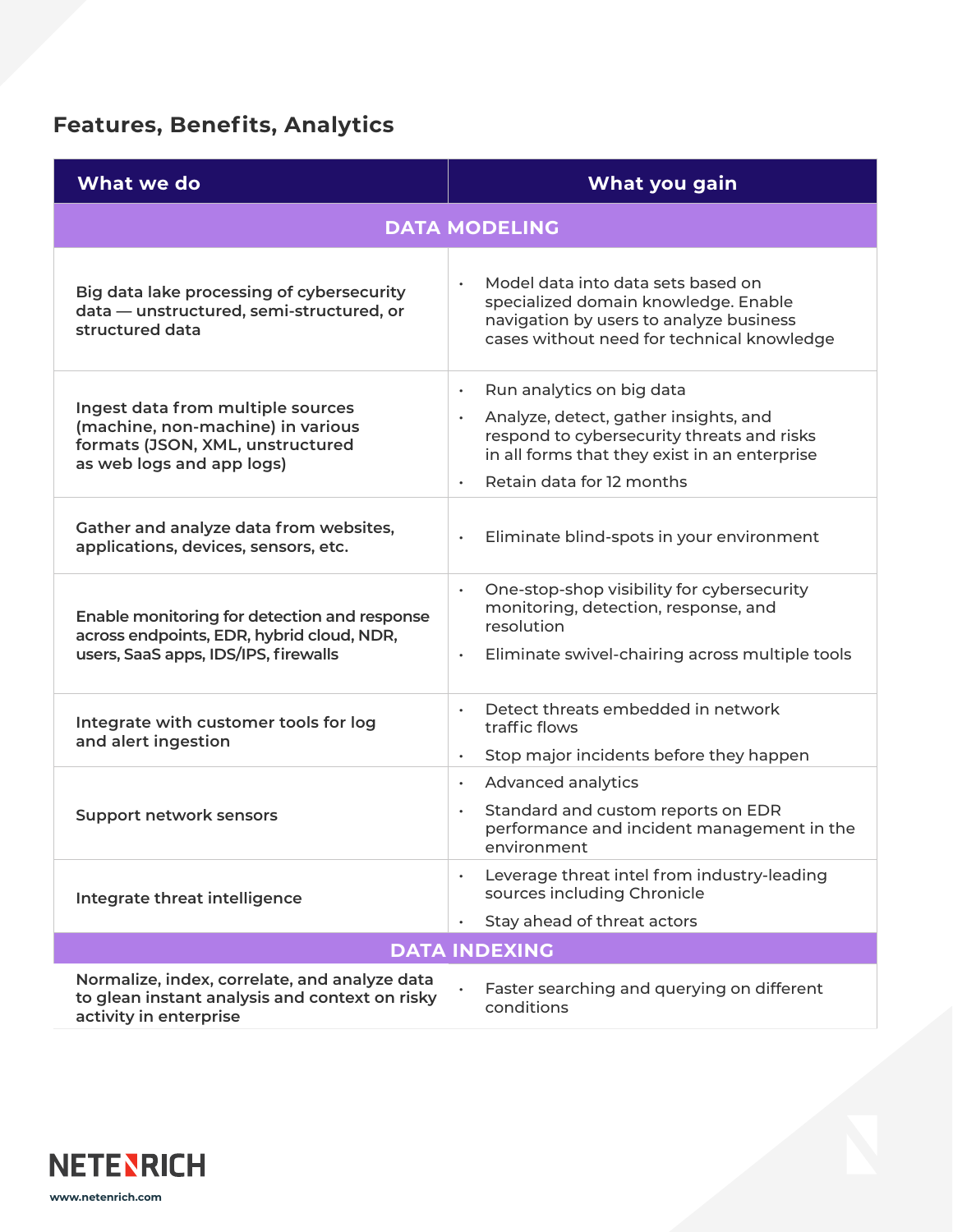## **Features, Benefits, Analytics**

| What we do                                                                            | What you gain                                                                                               |  |
|---------------------------------------------------------------------------------------|-------------------------------------------------------------------------------------------------------------|--|
| <b>DATA SEARCHING</b>                                                                 |                                                                                                             |  |
| Retain, analyze, search, and tag massive<br>amounts of security and network telemetry | Create metrics, predict future trends, and<br>identify patterns in data                                     |  |
| Manage detection rules & use cases<br>(standard and custom)                           | Create and manage rules to detect, prioritize, and<br>$\bullet$<br>respond to high-impact threats           |  |
|                                                                                       | Solutions for email, cloud, network security,<br>$\bullet$<br>endpoints, servers, hosts, users              |  |
|                                                                                       | Multilevel rule management for service providers<br>$\bullet$<br>and clients                                |  |
| Perform advanced threat hunting and<br>investigation                                  | Proactively find risk to stay ahead of bad actors<br>$\bullet$                                              |  |
|                                                                                       | Search back in time and chronology for threat<br>$\bullet$<br>patterns and correlation                      |  |
| Perform advanced threat detection and<br>response                                     | Recognize, expose, and shut down<br>$\bullet$<br>malicious operations before they take hold                 |  |
| Manage IP address white and black                                                     | Track friend and adversary activity for more<br>$\bullet$<br>efficient processing                           |  |
| Provide big data lake with advanced<br>analytics processing support                   | Run powerful search queries on security, IT, cloud,<br>$\bullet$<br>and Dev ops data                        |  |
| Enable visual workflows of big data                                                   | Increase efficiency, improve SOC outcomes                                                                   |  |
| <b>ALERTS &amp; INCIDENT RESPONSE</b>                                                 |                                                                                                             |  |
| Ease of configuration of alerts and incidents                                         | Pre-integrated support for popular<br>$\bullet$<br>ticketing systems (such as ServiceNow)                   |  |
|                                                                                       | Trigger emails or RSS upon matching criteria<br>$\bullet$                                                   |  |
| Correlate alerts and incidents using AI/ML                                            | Reduce noise and alerts                                                                                     |  |
|                                                                                       | Obtain better insights on alerts and<br>business impact                                                     |  |
| Enrich alerts and incidents with actionable<br>context and intelligence               | Make better decisions faster<br>$\bullet$                                                                   |  |
| Score alerts and incidents based on AI/ML                                             | Sort and prioritize incidents easily by metrics that<br>$\bullet$<br>are most important (e.g. risk, impact) |  |
| Define notification and escalation paths and                                          | Configure heirarchy of escalation notifications<br>$\bullet$                                                |  |
| workflows                                                                             | Notify via multiple modes - email, phone, SMS<br>$\bullet$                                                  |  |
| Automate incident resolution (IR) using<br>pre-builtrunbooks                          | Speed detection and response with insights from<br>$\bullet$<br>Netenrich Resolution Intelligence database  |  |
| Provide incident management interface for<br>resolutions                              | Eliminate need for heavy-duty ITSM/ticketing<br>$\bullet$<br>systems                                        |  |
| <b>Track incident timeline</b>                                                        | View chronology of threat events as they happen<br>$\bullet$                                                |  |
| Reduce false positives with analyst-vetted                                            | Eliminate wasted cycles<br>$\bullet$                                                                        |  |
| insights and automation                                                               | Prioritize incidents that matter most<br>$\bullet$                                                          |  |